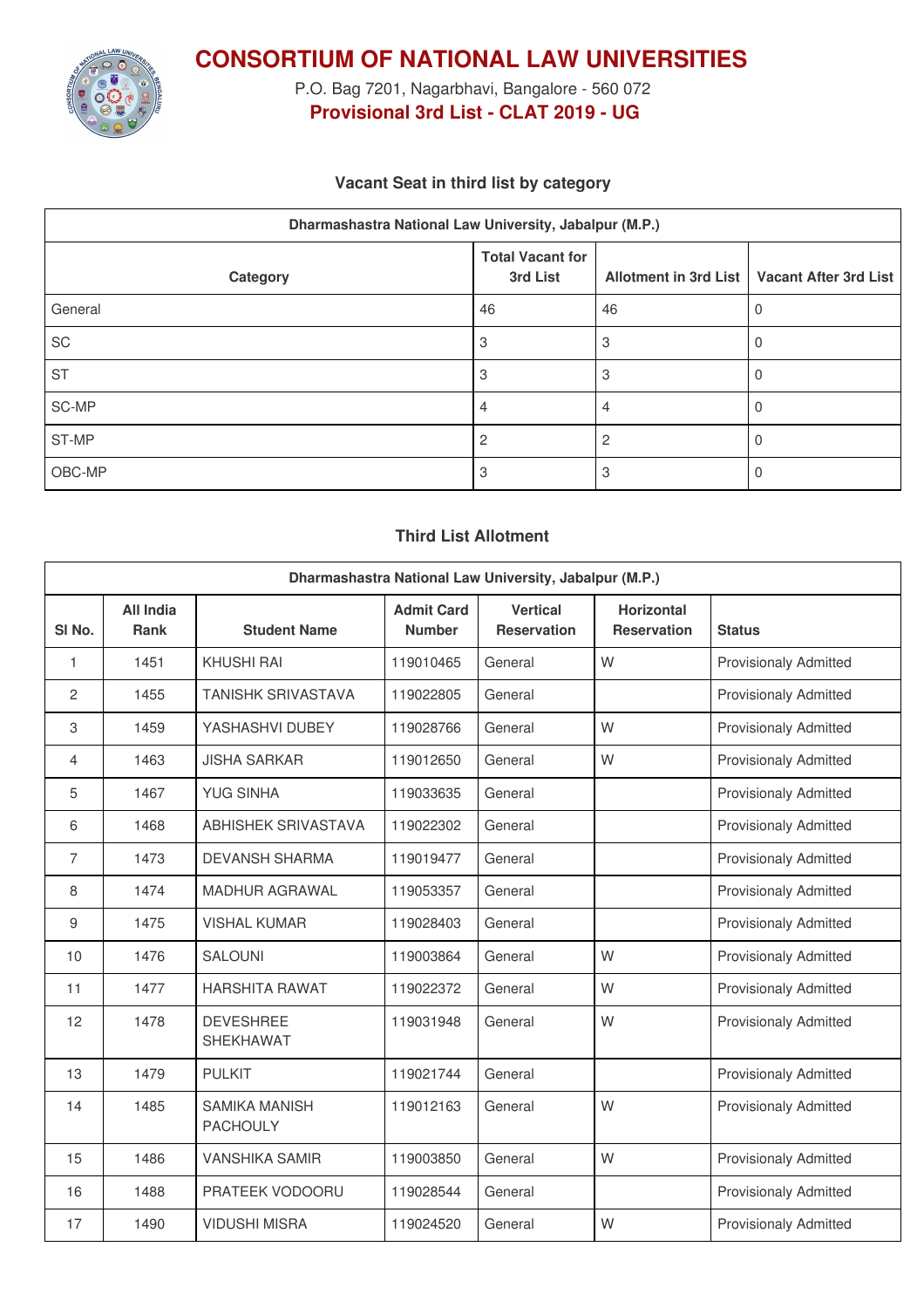| Dharmashastra National Law University, Jabalpur (M.P.) |                          |                           |                                    |                                       |                                         |                              |
|--------------------------------------------------------|--------------------------|---------------------------|------------------------------------|---------------------------------------|-----------------------------------------|------------------------------|
| SI No.                                                 | <b>All India</b><br>Rank | <b>Student Name</b>       | <b>Admit Card</b><br><b>Number</b> | <b>Vertical</b><br><b>Reservation</b> | <b>Horizontal</b><br><b>Reservation</b> | <b>Status</b>                |
| 18                                                     | 1491                     | SOURABH RAJPUROHIT        | 119020516                          | General                               |                                         | <b>Provisionaly Admitted</b> |
| 19                                                     | 1492                     | <b>GUNJAN HARIRAMANI</b>  | 119043891                          | General                               | W                                       | <b>Provisionaly Admitted</b> |
| 20                                                     | 1494                     | YASH YADAV                | 119019331                          | General                               |                                         | <b>Provisionaly Admitted</b> |
| 21                                                     | 1495                     | <b>DEVARSHI SINGH</b>     | 119005667                          | General                               |                                         | <b>Provisionaly Admitted</b> |
| 22                                                     | 1496                     | PRIYANSH PRIYADARSHI      | 119004043                          | General                               |                                         | <b>Provisionaly Admitted</b> |
| 23                                                     | 1497                     | <b>SHIVANI</b>            | 119012935                          | General                               | W                                       | <b>Provisionaly Admitted</b> |
| 24                                                     | 1498                     | <b>KUSHANG</b>            | 119013601                          | General                               |                                         | <b>Provisionaly Admitted</b> |
| 25                                                     | 1504                     | MOHAMMAD ALTAMASH         | 119011350                          | General                               |                                         | <b>Provisionaly Admitted</b> |
| 26                                                     | 1505                     | <b>SAURABH GUPTA</b>      | 119010497                          | General                               |                                         | <b>Provisionaly Admitted</b> |
| 27                                                     | 1506                     | <b>ANVITI BAJPAI</b>      | 119020451                          | General                               | W                                       | <b>Provisionaly Admitted</b> |
| 28                                                     | 1508                     | <b>DEVKI SEJPAL</b>       | 119017499                          | General                               | W                                       | <b>Provisionaly Admitted</b> |
| 29                                                     | 1509                     | SIMRAN AWASTHI            | 119027575                          | General                               | W                                       | <b>Provisionaly Admitted</b> |
| 30                                                     | 1510                     | <b>VAISHNAVI TIWARI</b>   | 119006735                          | General                               | W                                       | <b>Provisionaly Admitted</b> |
| 31                                                     | 1511                     | <b>DADIA KHUSHI VIRAL</b> | 119040998                          | General                               | W                                       | <b>Provisionaly Admitted</b> |
| 32                                                     | 1513                     | <b>AKSHAY A</b>           | 119008149                          | General                               |                                         | <b>Provisionaly Admitted</b> |
| 33                                                     | 1532                     | KUSHAGRA BHATIA           | 119012780                          | General                               | GC-MP*                                  | <b>Provisionaly Admitted</b> |
| 34                                                     | 1536                     | NIKHIL VAGHMAREY          | 119016380                          | General                               | GC-MP*                                  | <b>Provisionaly Admitted</b> |
| 35                                                     | 1543                     | <b>SHANTANU DIXIT</b>     | 119068507                          | General                               | GC-MP*                                  | <b>Provisionaly Admitted</b> |
| 36                                                     | 1548                     | <b>SHIVANSH BHALERAO</b>  | 119022885                          | General                               | GC-MP*                                  | <b>Provisionaly Admitted</b> |
| 37                                                     | 1568                     | SHAMBHAVI SIROTHIA        | 119054253                          | General                               | GC-MP*, W                               | <b>Provisionaly Admitted</b> |
| 38                                                     | 1574                     | <b>ADITYA TIWARI</b>      | 119036770                          | General                               | GC-MP*                                  | <b>Provisionaly Admitted</b> |
| 39                                                     | 1586                     | <b>AVNI RAJAK</b>         | 119065997                          | General                               | GC-MP*, W                               | <b>Provisionaly Admitted</b> |
| 40                                                     | 1590                     | RAMAN SINGH PATEL         | 119068580                          | General                               | GC-MP*                                  | Provisionaly Admitted        |
| 41                                                     | 1595                     | RISHITA KALA              | 119021661                          | General                               | GC-MP*, W                               | <b>Provisionaly Admitted</b> |
| 42                                                     | 1912                     | MADHUSUDAN YADAV          | 119017058                          | OBC-MP                                |                                         | Provisionaly Admitted        |
| 43                                                     | 1926                     | AARYAVART CHOURASIA       | 119020439                          | OBC-MP                                |                                         | <b>Provisionaly Admitted</b> |
| 44                                                     | 1967                     | ABHAY SHANKAR YADAV       | 119022227                          | OBC-MP                                |                                         | <b>Provisionaly Admitted</b> |
| 45                                                     | 12062                    | SOHINI MONDAL             | 119025753                          | SC                                    | W                                       | <b>Provisionaly Admitted</b> |
| 46                                                     | 12110                    | <b>RUPAL SINGH</b>        | 119032343                          | SC                                    | W                                       | <b>Provisionaly Admitted</b> |
| 47                                                     | 12112                    | AKASH BISWAKARMA          | 119002580                          | SC                                    |                                         | <b>Provisionaly Admitted</b> |
| 48                                                     | 16034                    | <b>BHANU PRATAP SINGH</b> | 119037031                          | SC-MP                                 |                                         | <b>Provisionaly Admitted</b> |
| 49                                                     | 16478                    | <b>SIMRAN KARKHUR</b>     | 119012395                          | SC-MP                                 | W                                       | <b>Provisionaly Admitted</b> |
| 50                                                     | 16531                    | AANEMESH SINGH            | 119020456                          | SC-MP                                 |                                         | <b>Provisionaly Admitted</b> |
| 51                                                     | 16578                    | PRASHANSA NAIK            | 119033936                          | SC-MP                                 | W                                       | Provisionaly Admitted        |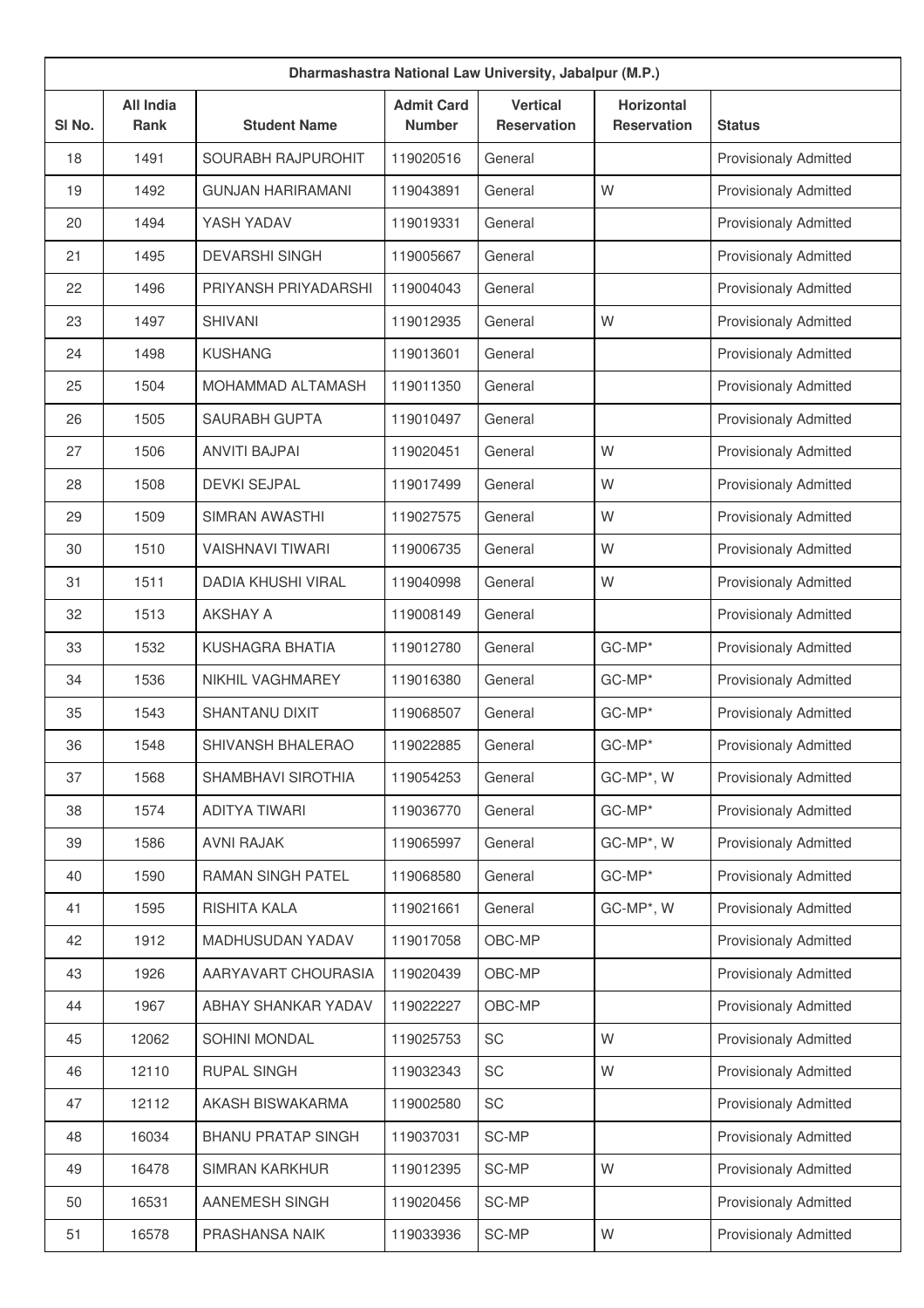| Dharmashastra National Law University, Jabalpur (M.P.) |                                 |                             |                                    |                                       |                                         |                              |
|--------------------------------------------------------|---------------------------------|-----------------------------|------------------------------------|---------------------------------------|-----------------------------------------|------------------------------|
| SI No.                                                 | <b>All India</b><br><b>Rank</b> | <b>Student Name</b>         | <b>Admit Card</b><br><b>Number</b> | <b>Vertical</b><br><b>Reservation</b> | <b>Horizontal</b><br><b>Reservation</b> | <b>Status</b>                |
| 52                                                     | 20799                           | <b>VIDHI DABLA</b>          | 119039190                          | <b>ST</b>                             | W                                       | <b>Provisionaly Admitted</b> |
| 53                                                     | 21666                           | <b>HELEN STANIS LEPCHA</b>  | 119057001                          | <b>ST</b>                             | W                                       | <b>Provisionaly Admitted</b> |
| 54                                                     | 21847                           | <b>SHRI TAKHE NAMA</b>      | 119072525                          | <b>ST</b>                             |                                         | <b>Provisionaly Admitted</b> |
| 55                                                     | 31420                           | <b>DEVESH SINGH IRPACHE</b> | 119020489                          | ST-MP                                 |                                         | <b>Provisionaly Admitted</b> |
| 56                                                     | 31910                           | <b>SHASHWAT PARMAR</b>      | 119002314                          | ST-MP                                 |                                         | <b>Provisionaly Admitted</b> |
| 57                                                     | 39323                           | <b>ANCHAL SINGH</b>         | 119070296                          | General                               | PWD*, W                                 | <b>Provisionaly Admitted</b> |
| 58                                                     | 41634                           | PRAJESH SACHDEVA            | 119071685                          | General                               | PWD <sup>*</sup>                        | <b>Provisionaly Admitted</b> |
| 59                                                     | 45471                           | JHANKESH SAHU               | 119070295                          | General                               | PWD <sup>*</sup>                        | <b>Provisionaly Admitted</b> |
| 60                                                     | 46007                           | <b>RISHABH JAIN</b>         | 119029666                          | General                               | PWD <sup>*</sup>                        | <b>Provisionaly Admitted</b> |
| 61                                                     | 46164                           | YASH PRADHAN                | 119003617                          | General                               | PWD <sup>*</sup>                        | <b>Provisionaly Admitted</b> |

# **First and Second List Seat Allotted**

# **Status of provisionally admitted students in the second list - UG**

| Dharmashastra National Law University, Jabalpur (M.P.) |                          |                          |                                    |                                       |                                         |                              |  |
|--------------------------------------------------------|--------------------------|--------------------------|------------------------------------|---------------------------------------|-----------------------------------------|------------------------------|--|
| SI No.                                                 | All India<br><b>Rank</b> | <b>Student Name</b>      | <b>Admit Card</b><br><b>Number</b> | <b>Vertical</b><br><b>Reservation</b> | <b>Horizontal</b><br><b>Reservation</b> | <b>Provisionaly Admitted</b> |  |
| 1                                                      | 577                      | <b>MANYA JAIN</b>        | 119023573                          | General                               | GC-MP, W                                | Second List                  |  |
| $\overline{c}$                                         | 991                      | SOUMILJIT SINGH GILL     | 119035450                          | General                               |                                         | Second List                  |  |
| 3                                                      | 1199                     | <b>APEKSHA TYAGI</b>     | 119020370                          | General                               | GC-MP, W                                | Second List                  |  |
| $\overline{4}$                                         | 1214                     | ADITYA NARAYAN JOSHI     | 119016373                          | General                               | GC-MP                                   | Second List                  |  |
| 5                                                      | 1241                     | <b>JHEEL GUPTA</b>       | 119030202                          | General                               | GC-MP, W                                | <b>First List</b>            |  |
| 6                                                      | 1245                     | SAUBHAGYAA MISHRA        | 119036197                          | General                               | GC-MP, W                                | <b>First List</b>            |  |
| 7                                                      | 1248                     | <b>SHIVANGI SINHA</b>    | 119060215                          | General                               | W                                       | Second List                  |  |
| 8                                                      | 1252                     | <b>VRINDA JAIN</b>       | 119005561                          | General                               | W                                       | Second List                  |  |
| 9                                                      | 1275                     | SHASHWAT JAISWAL         | 119005655                          | General                               |                                         | Second List                  |  |
| 10                                                     | 1285                     | SHRADDHA VERMA           | 119022755                          | General                               | GC-MP, W                                | <b>First List</b>            |  |
| 11                                                     | 1317                     | <b>GAURI RAJPUROHIT</b>  | 119023435                          | General                               | GC-MP, W                                | <b>First List</b>            |  |
| 12                                                     | 1330                     | <b>INDUJA SHARMA</b>     | 119023484                          | General                               | GC-MP, W                                | Second List                  |  |
| 13                                                     | 1337                     | <b>BIMLENDU TRIPATHI</b> | 119024670                          | General                               | GC-MP                                   | <b>First List</b>            |  |
| 14                                                     | 1356                     | <b>ANJALI RAI</b>        | 119018159                          | General                               | GC-MP, W                                | <b>First List</b>            |  |
| 15                                                     | 1367                     | ABHIMANYU PALIWAL        | 119024897                          | General                               |                                         | Second List                  |  |
| 16                                                     | 1370                     | <b>TUSHAR MITTAL</b>     | 119012657                          | General                               |                                         | Second List                  |  |
| 17                                                     | 1418                     | <b>TANISH GUPTA</b>      | 119022296                          | General                               | GC-MP, W                                | Second List                  |  |
| 18                                                     | 1422                     | <b>DEVANSHU MEHRA</b>    | 119029893                          | General                               |                                         | Second List                  |  |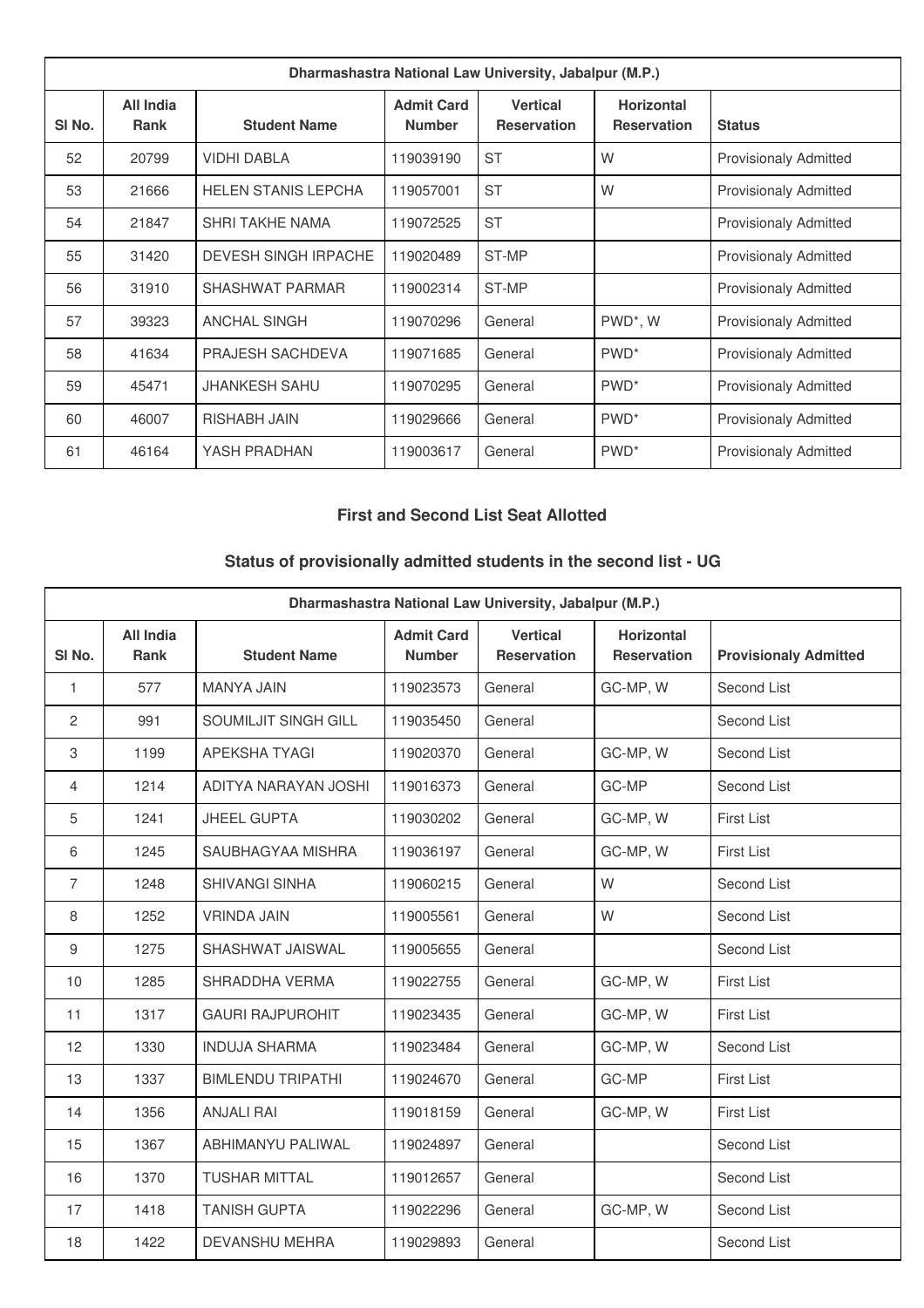| Dharmashastra National Law University, Jabalpur (M.P.) |                          |                                         |                                    |                                       |                                         |                              |
|--------------------------------------------------------|--------------------------|-----------------------------------------|------------------------------------|---------------------------------------|-----------------------------------------|------------------------------|
| SI No.                                                 | <b>All India</b><br>Rank | <b>Student Name</b>                     | <b>Admit Card</b><br><b>Number</b> | <b>Vertical</b><br><b>Reservation</b> | <b>Horizontal</b><br><b>Reservation</b> | <b>Provisionaly Admitted</b> |
| 19                                                     | 1423                     | <b>DISHA CHATURVEDI</b>                 | 119028717                          | General                               | GC-MP, W                                | Second List                  |
| 20                                                     | 1424                     | <b>VISHAKHA</b><br><b>RAGHUWANSHI</b>   | 119045585                          | General                               | GC-MP, W                                | Second List                  |
| 21                                                     | 1433                     | PREMENDRA KUMAR                         | 119034134                          | General                               |                                         | Second List                  |
| 22                                                     | 1437                     | <b>DISHANI BAKSHI</b>                   | 119004599                          | General                               | W                                       | Second List                  |
| 23                                                     | 1442                     | <b>SHIVAM SARIN</b>                     | 119012536                          | General                               |                                         | Second List                  |
| 24                                                     | 1448                     | YASH TIWARI                             | 119020399                          | General                               | GC-MP*                                  | Second List                  |
| 25                                                     | 1472                     | PALAK DWIVEDI                           | 119036846                          | General                               | GC-MP*, W                               | Second List                  |
| 26                                                     | 1484                     | <b>MANAS NEMA</b>                       | 119025040                          | General                               | GC-MP*                                  | Second List                  |
| 27                                                     | 1489                     | <b>DUSHYANT SINGH</b><br><b>KAURAV</b>  | 119031273                          | General                               | GC-MP*                                  | <b>First List</b>            |
| 28                                                     | 1502                     | <b>RICHA GUPTA</b>                      | 119043517                          | General                               | GC-MP*, W                               | Second List                  |
| 29                                                     | 1503                     | KARTIK PENDHARKAR                       | 119040620                          | General                               | GC-MP*                                  | Second List                  |
| 30                                                     | 1537                     | ABHISHEK KUMAR SHAH                     | 119045556                          | OBC-MP**                              |                                         | <b>First List</b>            |
| 31                                                     | 1668                     | <b>SOUMYA PATEL</b>                     | 119036394                          | OBC-MP                                | W                                       | Second List                  |
| 32                                                     | 1709                     | ARYAN MEWADA                            | 119016402                          | OBC-MP                                |                                         | Second List                  |
| 33                                                     | 1714                     | <b>DEVYANI SAHU</b>                     | 119028593                          | OBC-MP                                | W                                       | <b>First List</b>            |
| 34                                                     | 1845                     | <b>DEEPAK SINGH</b><br><b>NARWARIYA</b> | 119032899                          | OBC-MP                                |                                         | Second List                  |
| 35                                                     | 8550                     | <b>JUHI MANDHARE</b>                    | 119026598                          | SC                                    | W                                       | Second List                  |
| 36                                                     | 10421                    | <b>TAMANNA NAGAR</b>                    | 119013071                          | SC                                    | W                                       | Second List                  |
| 37                                                     | 11271                    | AMAN SIWASIYA                           | 119022610                          | SC                                    |                                         | Second List                  |
| 38                                                     | 11574                    | <b>JAIVARDHAN SINGH</b><br>JATAV        | 119045707                          | SC                                    |                                         | Second List                  |
| 39                                                     | 11661                    | ABHIMANYU ARYA                          | 119005156                          | SC                                    |                                         | Second List                  |
| 40                                                     | 11842                    | HIMANSHU DEHARIYA                       | 119053255                          | SC                                    |                                         | <b>First List</b>            |
| 41                                                     | 12811                    | <b>ADITYA KOHLI</b>                     | 119032384                          | SC-MP                                 |                                         | Second List                  |
| 42                                                     | 12842                    | ASTHA DEHARIYA                          | 119001669                          | SC-MP                                 | W                                       | <b>First List</b>            |
| 43                                                     | 13470                    | SANSKRUTI JINWAL                        | 119016883                          | SC-MP                                 | W                                       | Second List                  |
| 44                                                     | 14121                    | NISHKA SINGH                            | 119032086                          | SC-MP                                 | W                                       | Second List                  |
| 45                                                     | 15074                    | <b>VINAY KUMAR CHANDEL</b>              | 119034708                          | SC-MP                                 |                                         | Second List                  |
| 46                                                     | 15569                    | <b>HARSH</b>                            | 119033452                          | SC-MP                                 |                                         | Second List                  |
| 47                                                     | 19854                    | NILESH NALWAYA                          | 119020833                          | <b>ST</b>                             |                                         | <b>First List</b>            |
| 48                                                     | 20945                    | SHUBHASH MUJALDE                        | 119028326                          | $ST**$                                |                                         | <b>First List</b>            |
| 49                                                     | 23110                    | SIDDHARTH KUMAR                         | 119059767                          | ST-MP                                 |                                         | Second List                  |